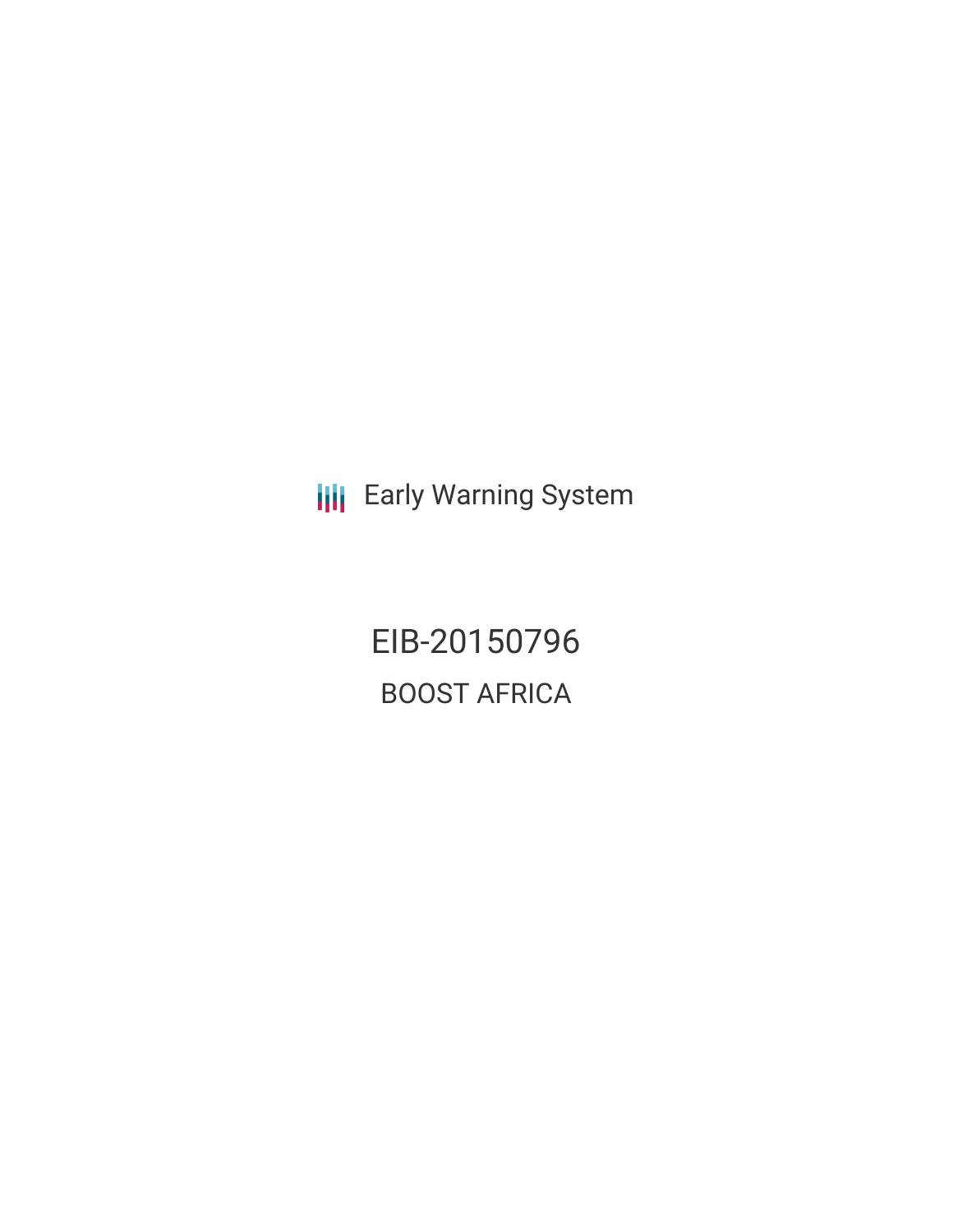

### **Quick Facts**

| <b>Financial Institutions</b>  | European Investment Bank (EIB)   |
|--------------------------------|----------------------------------|
| <b>Status</b>                  | Approved                         |
| <b>Bank Risk Rating</b>        |                                  |
| <b>Voting Date</b>             | 2016-11-15                       |
| <b>Borrower</b>                | SPECIAL PURPOSE ENTITY(IES)/FUND |
| <b>Sectors</b>                 | Finance                          |
| <b>Investment Amount (USD)</b> | $$60.14$ million                 |
| <b>Project Cost (USD)</b>      | \$240.57 million                 |
|                                |                                  |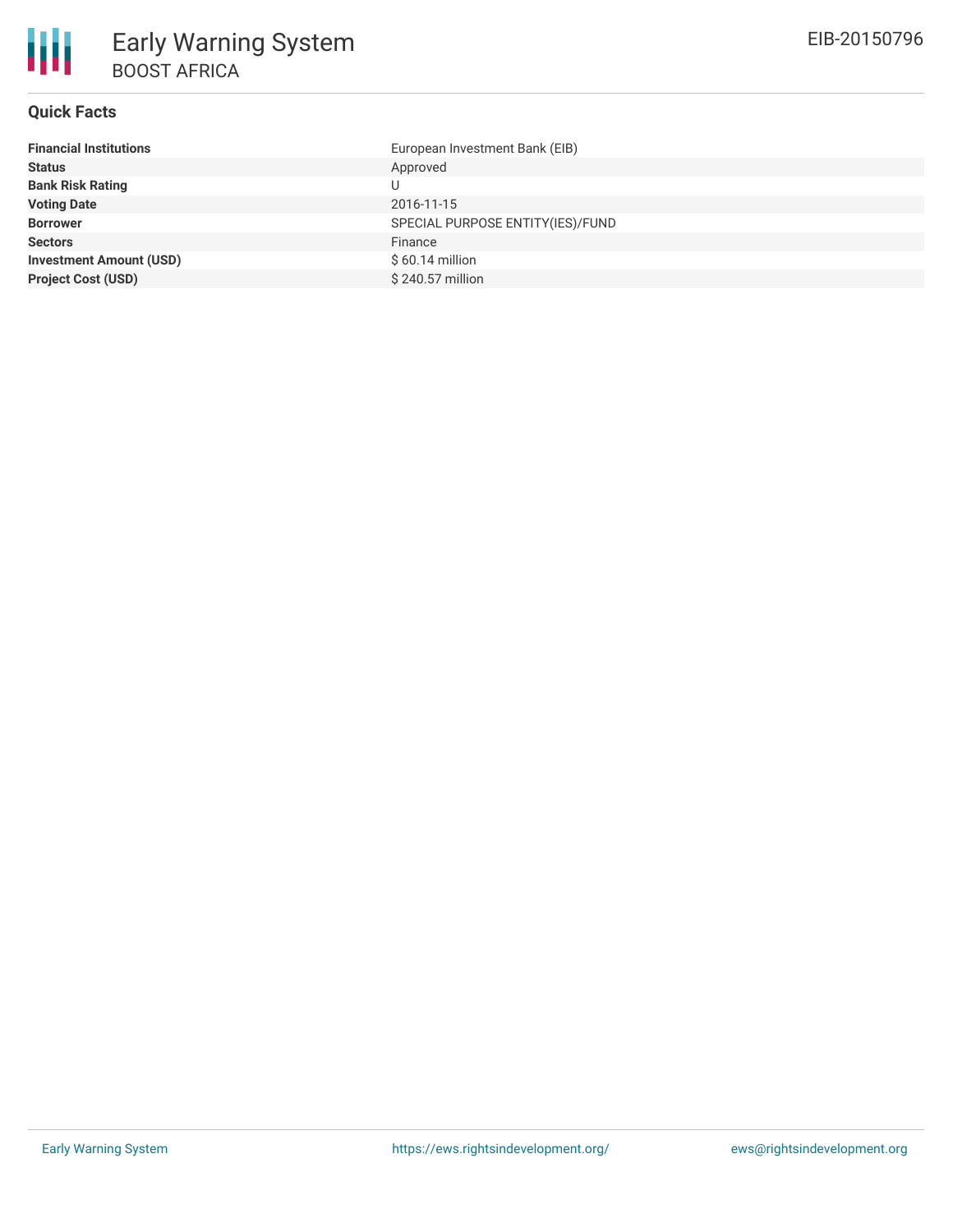# **Project Description**

Creating a thematic facility for the promotion of entrepreneurship and innovation under the ACP Impact Financing Envelope in order to extend its investment scope to funds covering all the stages of the venture capital cycle (from seed and early stage to growth capital). The idea is for the EIB to co-invest with AfDB in order to support the earliest and riskiest stages of the entrepreneurial value chain in a sustainable way through a blending mechanism with the European Commission. Among other things, the operation directly addresses some of the causes of the current migration crisis (creation of quality jobs for youth) in a medium to long-term perspective.

#### **OBJECTIVES**

Boost Africa stems from the belief that entrepreneurship and innovation can play a significant role in accelerating living standards and social progress in Africa, not only by developing solutions to fundamental livelihood, education, energy, and social needs, but also by creating quality jobs for young people. The initiative will thus, in the medium to long term, contribute to addressing the root causes of the current migration crisis. Supporting startups also means sustaining the democratisation of the economy, in a context characterised by an unequal distribution of wealth and high barriers for newcomers to start a business.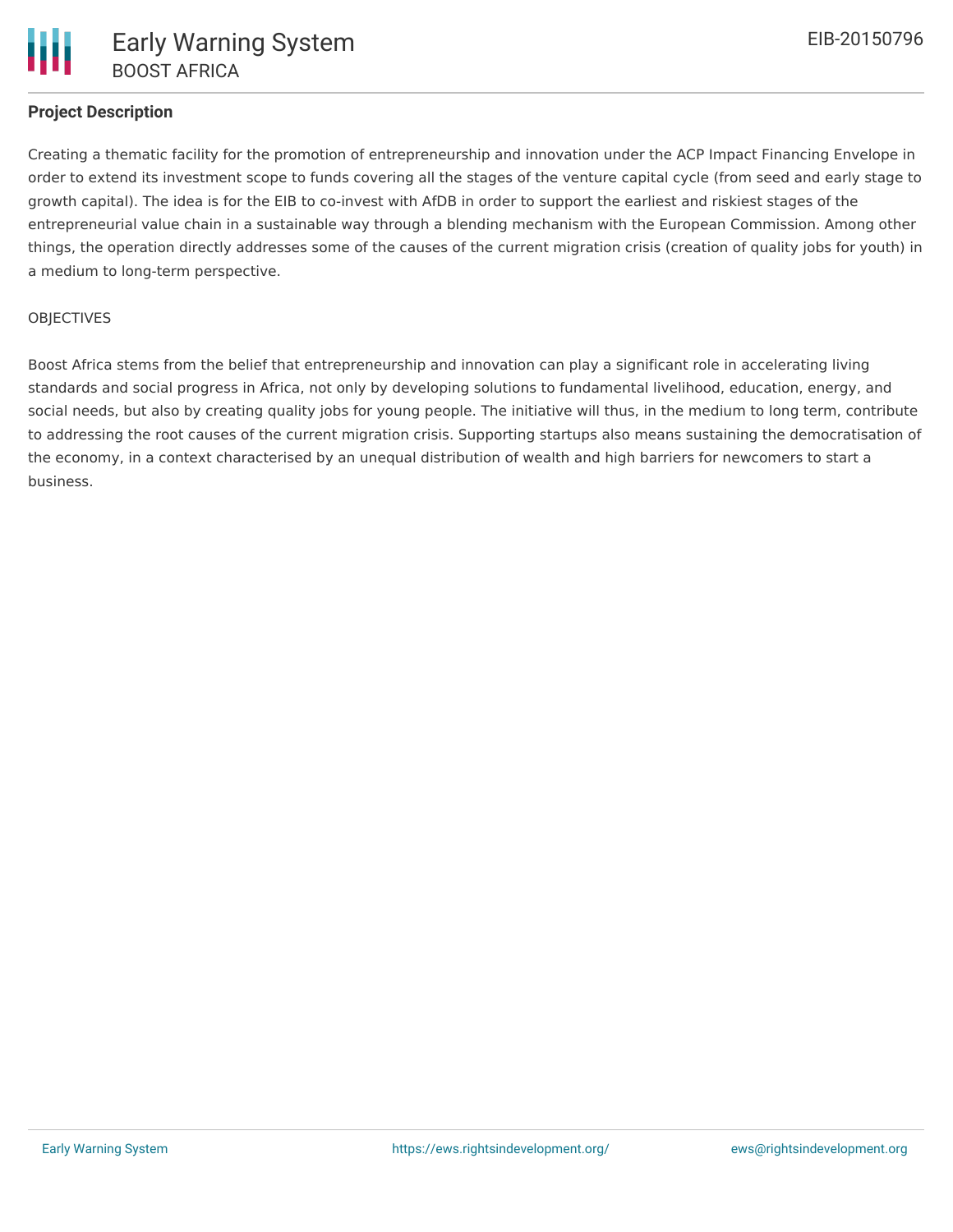### **Investment Description**

European Investment Bank (EIB)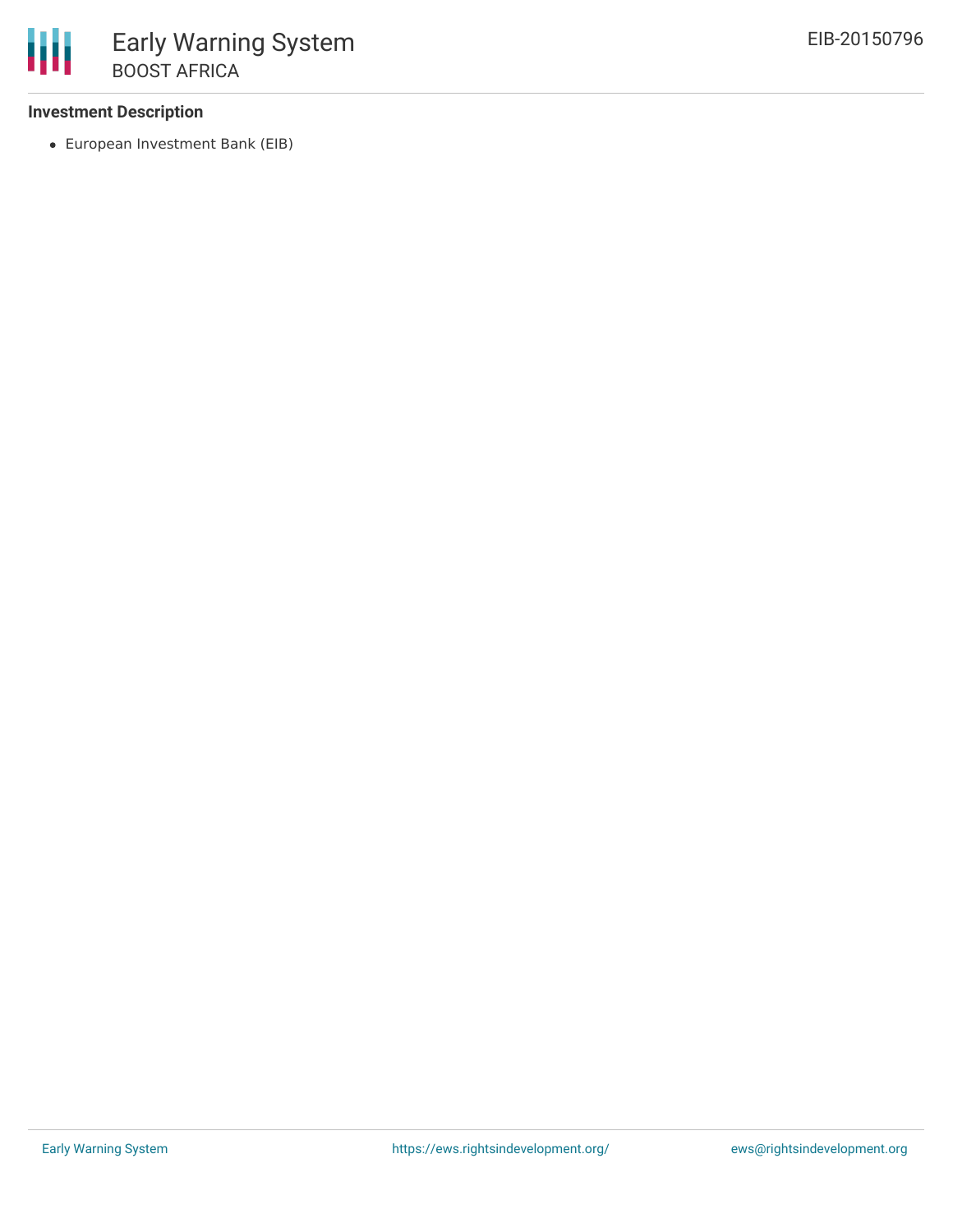# **Contact Information**

ACCOUNTABILITY MECHANISM OF EIB

The EIB Complaints Mechanism is designed to facilitate and handle complaints against the EIB by individuals, organizations or corporations affected by EIB activities. When exercising the right to lodge a complaint against the EIB, any member of the public has access to a two-tier procedure, one internal - the Complaints Mechanism Office - and one external - the European Ombudsman. A complaint can be lodged via a written communication addressed to the Secretary General of the EIB, via email to the dedicated email address complaints@eib.org, by completing the online complaint form available at the following address: http://www.eib.org/complaints/form, via fax or delivered directly to the EIB Complaints Mechanism Division, any EIB local representation office or any EIB staff. For further details, check: http://www.eib.org/attachments/strategies/complaints\_mechanism\_policy\_en.pdf

When dissatisfied with a complaint to the EIB Complaints Mechanism, citizens can then turn towards the European Ombudsman. A memorandum of Understanding has been signed between the EIB and the European Ombudsman establishes that citizens (even outside of the EU if the Ombudsman finds their complaint justified) can turn towards the Ombudsman on issues related to 'maladministration' by the EIB. Note that before going to the Ombudsman, an attempt must be made to resolve the case by contacting the EIB. In addition, the complaint must be made within two years of the date when the facts on which your complaint is based became known to you. You can write to the Ombudsman in any of the languages of the European Union. Additional details, including filing requirements and complaint forms, are available at: http://www.ombudsman.europa.eu/atyourservice/interactiveguide.faces